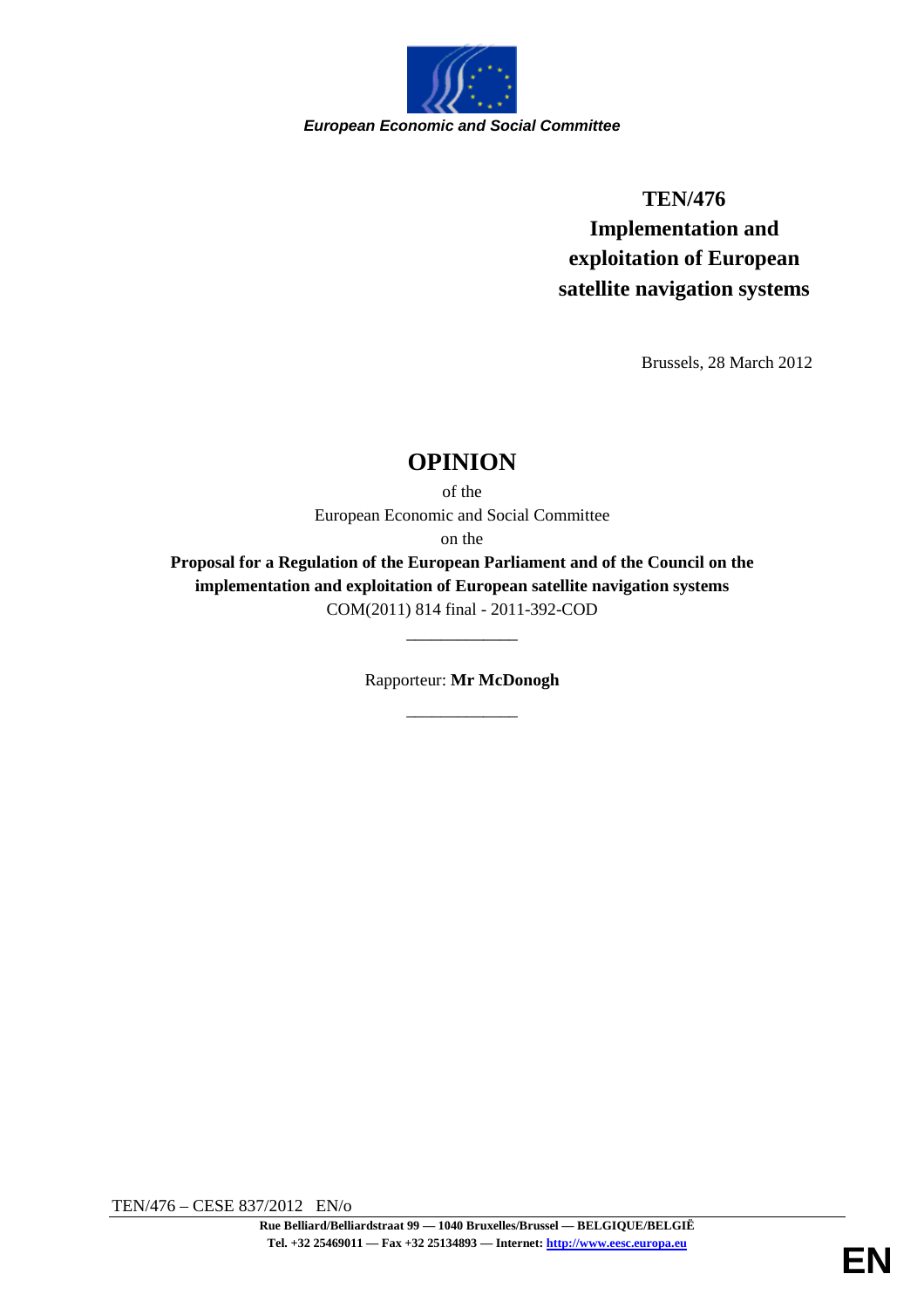On 15 December 2011 the European Parliament and on 20 January 2012 the Council of the European Union decided to consult the European Economic and Social Committee, under Article 172 of the Treaty on the Functioning of the European Union, on the

> *Proposal for a Regulation of the European Parliament and of the Council on the implementation and exploitation of European satellite navigation systems* COM(2011) 814 final - 2011-392-COD.

The Section for Transport, Energy, Infrastructure and the Information Society, which was responsible for preparing the Committee's work on the subject, adopted its opinion on 13 March 2012.

At its 479th plenary session, held on 28 and 29 March 2012 (meeting of 28 March), the European Economic and Social Committee adopted the following opinion by 167 votes in favour, with 4 abstentions.

> \* \* \*

#### 1. **Conclusions and recommendations**

- 1.1 The Committee welcomes the Commission Proposal for a Regulation of the European Parliament and of the Council on the implementation and exploitation of European satellite navigation systems. The success of the European Global Navigation Satellite System (GNSS) programmes is vitally important to the future prosperity and security of the EU. We support the Commission's proposal to replace Regulation (EC) No 683/2008 with the new regulation to provide the funding and governance model for the Galileo and EGNOS programmes.
- 1.2 The Committee strongly supports the objective of the Galileo programme to create the first global satellite navigation system (GNSS) under civilian control, completely independent of other existing systems, to provide uninterrupted GNSS services and a strategic advantage for Europe. Satellite navigation is already an essential utility for European transport, industry and citizens and it is unacceptable that we are currently so dependent on the American GPS and Russian GLONASS for positioning, navigation and time. European GNSS services must be provided on European infrastructure, which does not depend on the priorities of the US, Russian nor Chinese military for its reliability.
- 1.3 Given that 6%-7% of European GDP-27, i.e. €800bn, already depends on the American GPS system (European Global Navigation Satellite System Impact Assessment Executive Summary accompanying the document "Proposal for a Regulation of the European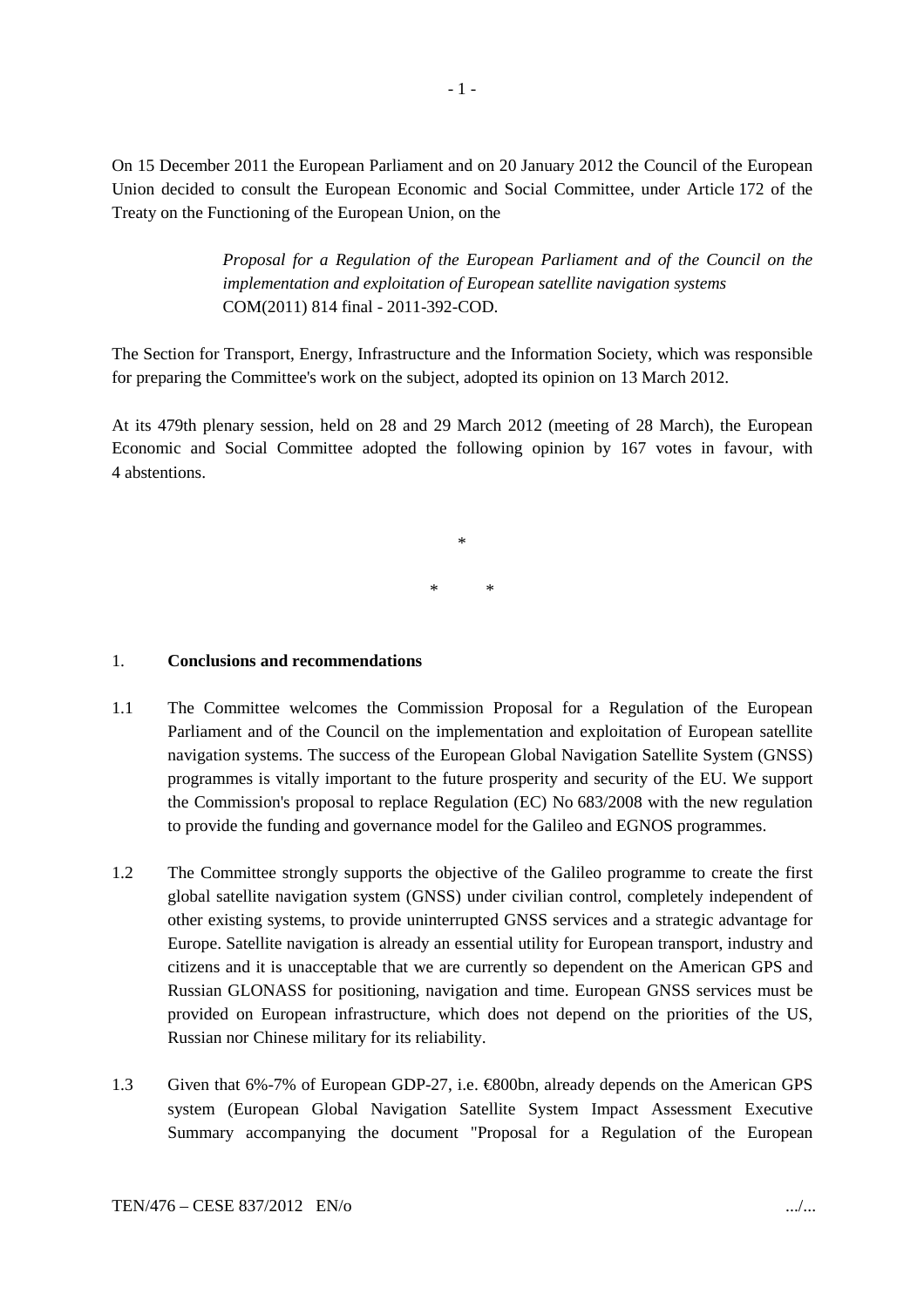Parliament and of the Council on further implementation of the European satellite navigation programmes  $(2014 - 2020) - SEC(2011)$  1447, 30.11.2011), the Committee welcomes the focus in the regulation on interoperability between Galileo and GPS. However, the EESC believes that in parallel with interoperability, Europe should pursue an aggressive policy of replacing GPS with Galileo and EGNOS technology as the primary technologies for GNSS in Europe.

- 1.4 The EESC recommends that the innovation potential of the European GNSS is heavily promoted in the EU research and innovation programme, Horizon 2020 (Horizon 2020, is the EU €80 billion programme for investment in research and innovation for 2014-2020). The satellite navigation systems will be of considerable value to technology innovation and can yield major macro-economic benefits for the Union.
- 1.5 The successful delivery and management of the European GNSS programmes, both Galileo and EGNOS, is critical to achieving the vision of smart, sustainable and inclusive growth envisioned by the Europe 2020 strategy (EUROPE 2020 A strategy for smart, sustainable and inclusive growth  $-$  COM(2010) 2020). The Committee notes that the cost-benefit analysis from the Commission (Impact Assessment accompanying the Proposal for a Regulation of the European Parliament and of the Council on further implementation of European satellite navigation programmes  $(2014-2020)$  – SEC(2011) 1446 final) estimates that the GNSS programmes, as proposed, will generate €68.63bn (€116.88bn at constant prices discounted at 4% per annum, in accordance with EU Impact Assessment Guidelines) of net benefits to the Union during the system lifecycle of 2014-2034.
- 1.6 While the EESC supports the policy objectives of the European GNSS and the proposed Regulation for the implementation and exploitation of the systems, the Committee must stress its concern about Europe's management of the programmes to-date, which has resulted in considerable delays, cost escalation and lost benefits. It is hoped that the proposed Regulation will provide the necessary political support, management structures and framework to deliver the European GNSS as now envisaged and the resulting benefits.
- 1.7 The Committee notes that 19.5% of the financial benefits accruing from the European GNSS programme will come from growth in the downstream market for European GNSS applications (Impact Assessment accompanying the Proposal for a Regulation of the European Parliament and of the Council on further implementation of European satellite navigation programmes  $(2014-2020)$  – SEC(2011) 1446 final). In this regard, the Committee directs the Commission's attention to its Opinion of 16 February 2011 on the Action Plan on Global Navigation Satellite System (GNSS) Applications<sup>1</sup>. In particular, the Committee calls for a detailed business plan from the European GNSS Agency (GSA) to grow this crucial market.

<sup>1</sup> OJ C 107, 6.4.2011, p 44-48.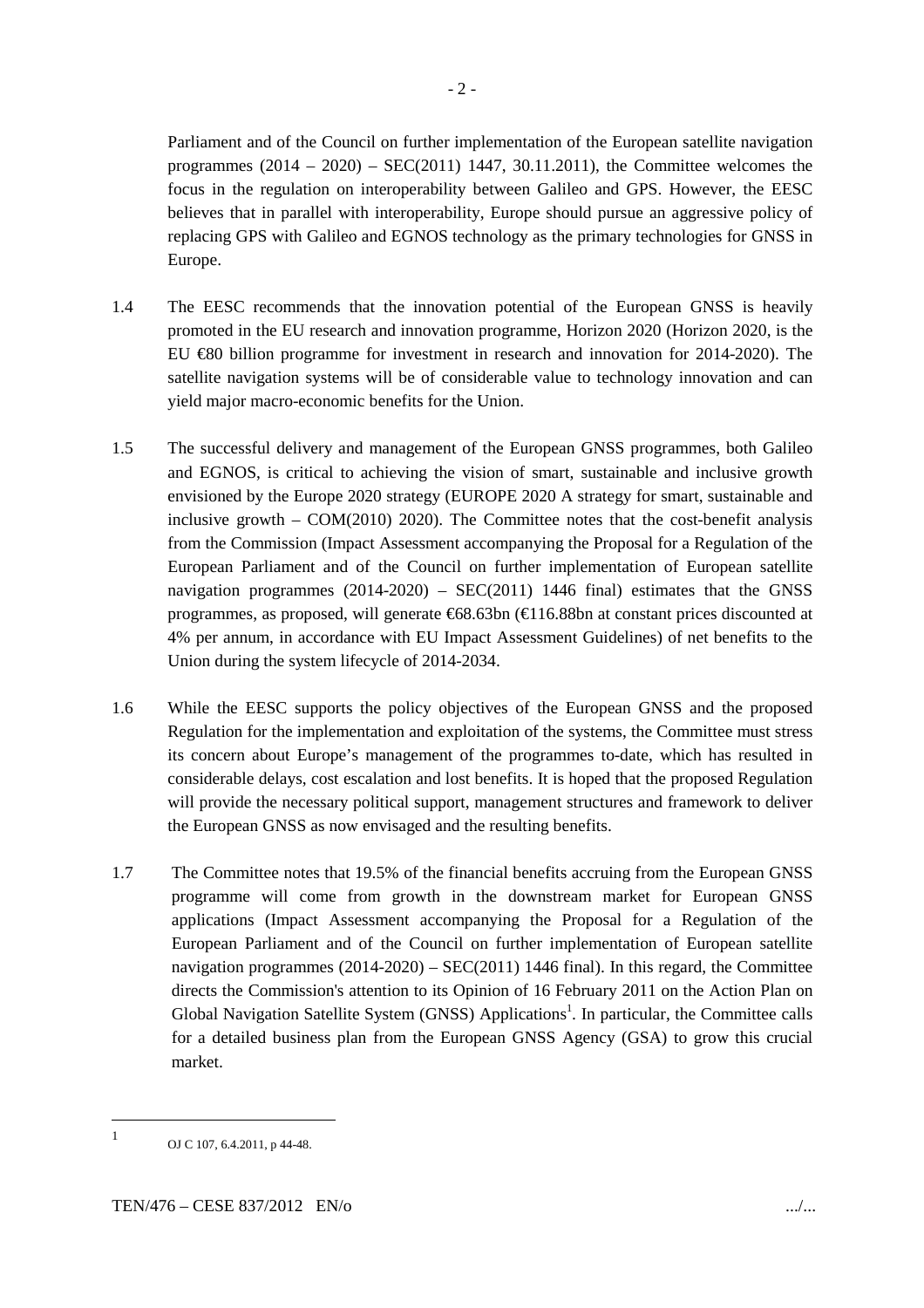- 1.8 The Committee believes that strong marketing and commercial leadership is urgently needed for the European satellite navigation systems, backed by adequate investment in commercialisation programmes. The commercial development of EGNOS and GALILEO is critical to long-term success; it is essential that the value of the European GNSS is communicated to the market and use promoted. Too little work has been done to-date on this vital, complex challenge.
- 1.9 The EESC welcomes that the Commission stresses the requirement for sound financial management of the programmes, budgeted to cost €7.89bn at current prices during the next financial framework period, 2014-2020. The Committee welcomes that the Regulation specifies that the EC must manage the funds allocated to the programmes, and supervise the implementation of all activities of the programmes, including those delegated to both the European GNSS Agency (GSA) and the European Space Agency (ESA). The EESC also welcomes the Commission's plans to develop a risk management mechanism and management tools to minimise the probability of programme cost overruns.
- 1.10 However, the EESC also notes the Commission's warning that investment in satellite navigation technology is subject to great uncertainty and risk that makes it difficult to accurately forecast the programme costs. Therefore, notwithstanding any delegation agreements (in accordance with Regulation (EC, Euratom) No 1605/2002 and, in particular, Article 54 thereof), the Committee recommends that the Commission should hold monthly stewardship meetings with both the GSA and the ESA to monitor the progress of the programmes and to deal quickly with any problems that arise. Furthermore, the EC should receive detailed management reports and accounts from both the GSA and the ESA at least every three months.
- 1.11 The Committee refers the Commission to previous opinions by the Committee on GALILEO, EGNOS, and Europe  $2020^2$ .

### 2. **Background**

- 2.1 Global Navigation Satellite System (GNSS) technologies, with their ability to provide highly reliable accurate measurements of position, velocity and time, are fundamental to improving efficiency in many sectors of the economy and in many areas of citizens' daily life.
- 2.2 Until Galileo is operational, Europe has to use the satnav services of the American GPS or Russian GLONASS for positioning, navigation and time. Europe's dependence on GPS satellite navigation is estimated to represent 6%-7% of EU-27 GDP, i.e.  $\bigoplus$  600bn (SEC(2011) 1447 of 30.11.2011). Yet the military operators of these systems can give no guarantee of maintaining an uninterrupted service.

<sup>2</sup>

OJ C 221, 8.9.2005, p. 28; OJ C 317, 23.12.2009, p. 103–104 and OJ C 107, 6.4.2011, p 44-48.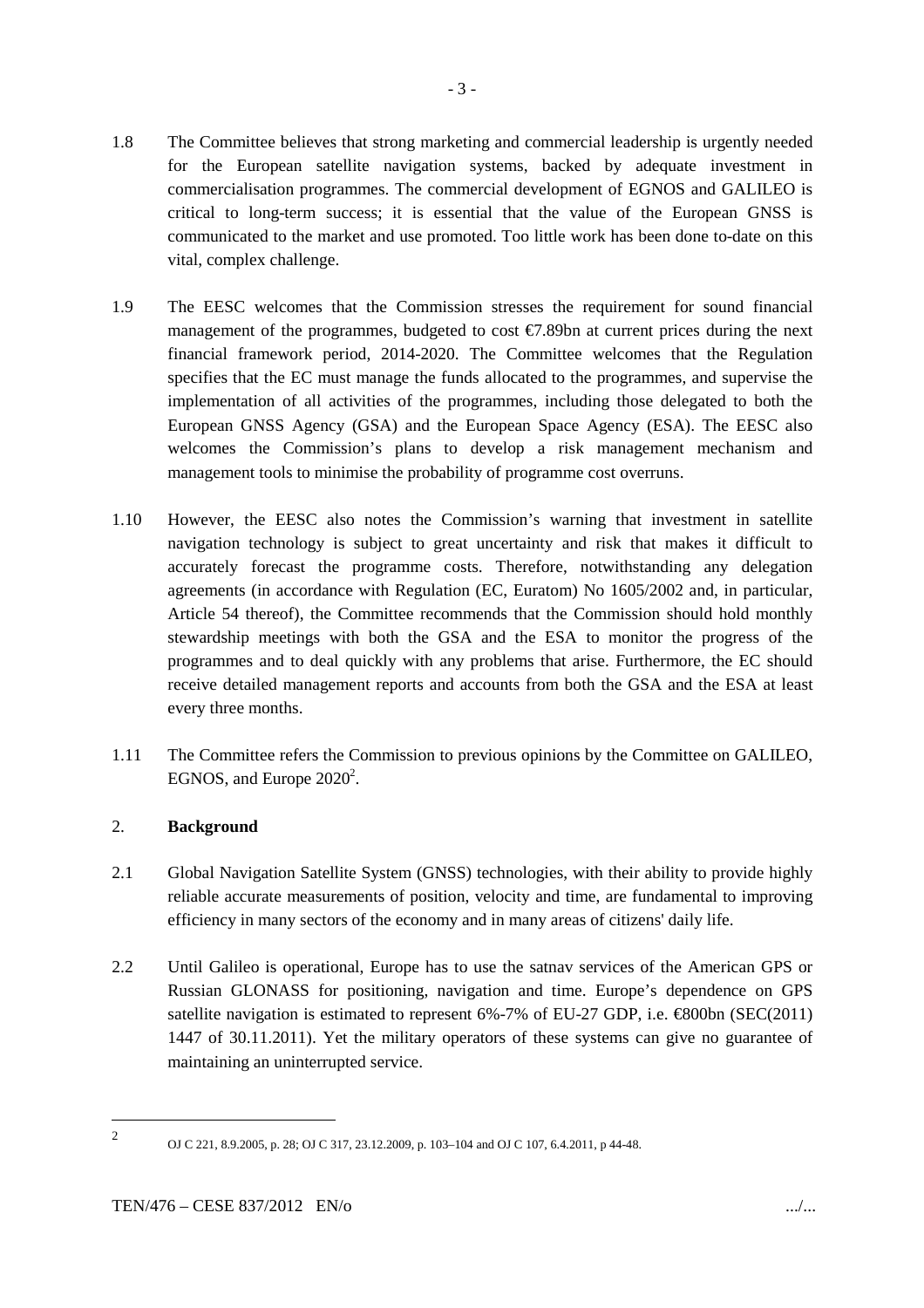- 2.3 Although independence in global satellite navigation is the main driver behind the Galileo programme, interoperability with existing and future satellite navigation systems, particularly the US GPS, is an important added value.
- 2.4 The Galileo programme was initiated with the aim of establishing an independent European Global Navigation Satellite System (GNSS).
- 2.5 EGNOS is a regional satellite-based augmentation system for Europe that improves the signals coming from existing satellite navigation systems such as GPS.
- 2.6 Galileo, the European satellite navigation programme, was launched in 2001. Initially the project was based on a Public-Private-Partnership with the Galileo Joint Undertaking (GJU) acting as a common management and funding platform. In 2006, GJU was replaced by the European GNSS Agency (GSA) (formerly known as the European GNSS Supervisory Authority – GSA), in charge of managing the public interest aspects of the European GNSS programmes. The European Space Agency (ESA) was responsible for the technical management and implementation of the GNSS programmes.
- 2.7 Adopted in 2008, the GNSS Regulation<sup>3</sup> made the EU the sole political body in charge of steering and fully funding the European GNSS policy. The GNSS Regulation set out the EU funding for the Galileo and EGNOS programmes for 2007-2013. The budget of  $\epsilon$ 3.4 billion was split across the remaining of Galileo development phase, the Galileo deployment phase and the operation of EGNOS.
- 2.8 The Commission's proposal for the next multiannual financial framework for the EU Budget 2014-2020 (COM(2011) 500 of 29.6.2011 - A Budget for Europe 2020) proposes financing the GNSS programmes fully from the EU budget with a proposed ceiling of  $\epsilon$  billion at 2011 constant prices.
- 2.9 Progress on implementing the European satellite navigation programmes is hampered by two key problems:
	- 1) Because of cost overruns and delays in delivering the system, the GNSS to be established under the Galileo programme will not be fully operational in 2013 as planned.
	- 2) As the 2008 GNSS Regulation does not lay down the financing and governance framework for Galileo and EGNOS programmes after 2013, a new legal basis is needed for the systems to be operational, maintained and managed in the long term.
- 2.10 The proposal from the Commission will address these problems by creating a new Regulation to replace Regulation (EC) No 683/2008, thus providing the funding and governance structure for the successful delivery and operation of the Galileo and EGNOS programmes.

<sup>3</sup> OJ L 196, 24.8.2008, p.1.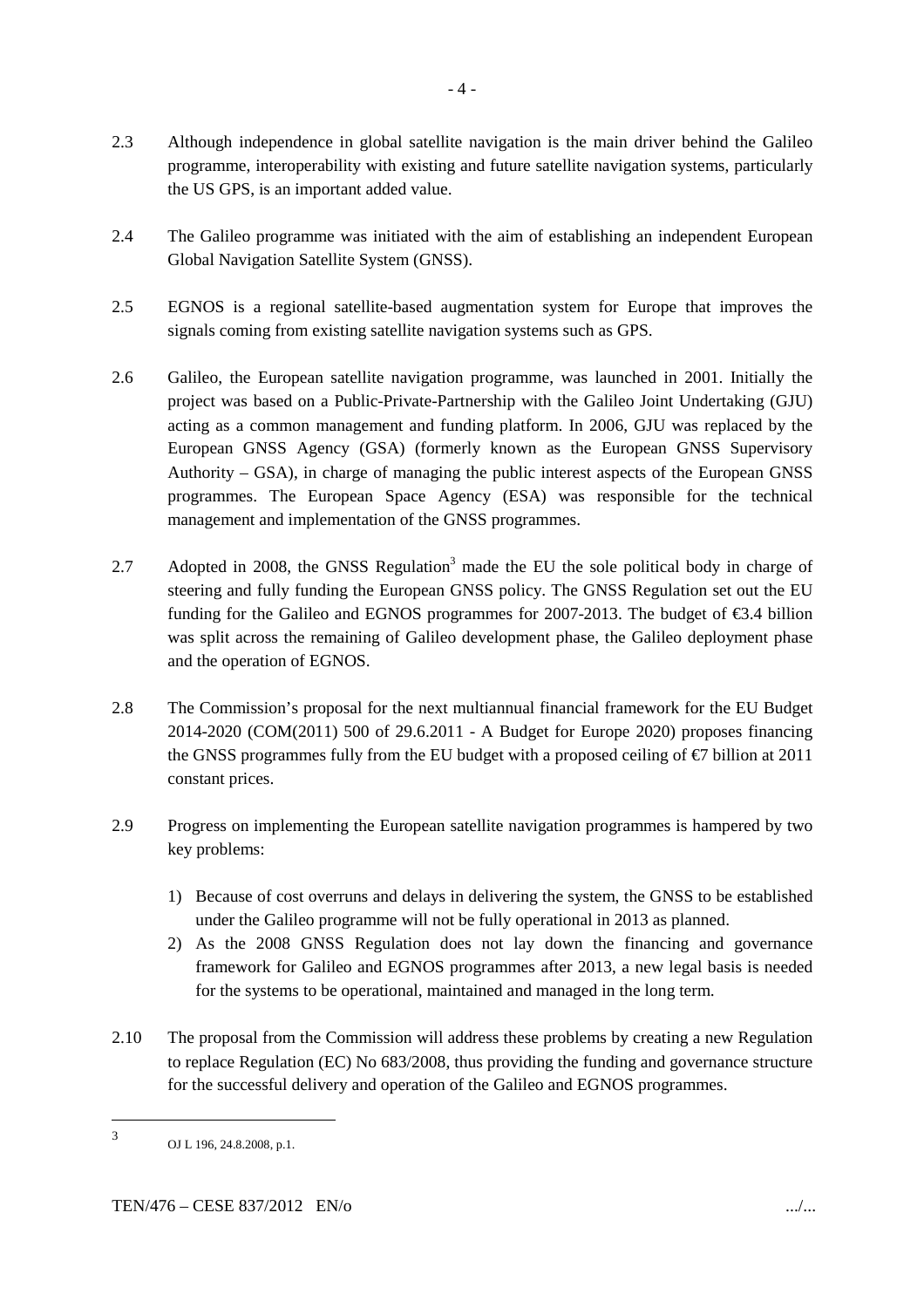- 2.11 Regarding infrastructure, the cost-benefit analysis attached to the proposal shows that the optimum solution is to deploy the 30-satellite constellation as originally planned, but to implement a simpler ground infrastructure. This solution would enable the GNSS to provide all of the planned services and benefits originally envisaged, except that the full "Safety of Life Service" (the EGNOS Safety-of-Life Service enables precision approaches by aircraft, rendering air navigation safer. It also helps reducing delays, diversions and cancellation of flights. The EGNOS Safety-of-Life Service also allows airports to increase their capacity and to cut operating costs. Last, it contributes to  $CO<sub>2</sub>$  emissions reduction in the sector) would only be available in interoperability with the US GPS.
- 2.12 The best option for providing a governance framework is to add the programme management tasks of the exploitation phase to the existing security and market-related responsibilities of the European GNSS Agency. The Commission will retain responsibility for managing the funds allocated to the programmes, and supervise the implementation of all activities of the programmes, including those delegated to both the European GNSS Agency (GSA) and the European Space Agency (ESA).

#### 3. **General comments**

- 3.1 The EGNOS and Galileo programmes need clear leadership and unambiguous, full support from the EU to repair the damage to market confidence caused by the collapse of the GJU PPP. The 2014-2020 budget allocation and the proposed Regulation from the Commission is a good beginning, but it will be necessary to demonstrate good management and consistent policy support for the programmes from now-on to underpin market confidence.
- 3.2 Europe needs to accelerate the pace of GNSS deployment and market development, especially considering the cost of Galileo's delay and the increasing competition from the US, Russia and China. China is expanding its military Beidou satellite navigation system into the global COMPASS system with the intent of offering competitive civil service worldwide by 2020, including Europe. GALILEO and EGNOS must become the GNSS standard in Europe as quickly as possible.
- 3.3 The European satellite navigation systems should be an important part of the Horizon 2020 research and innovation programme. The creation of new products and services based on the European GNSS will not only boost smart growth, but will also support sustainable development by helping to increase energy efficiency and by reducing the environmental impact of economic development.
- 3.4 While respecting global competition laws, perhaps EU measures should be identified which would favour the selection of Galileo technologies over inferior technologies, especially for applications that demand confidence in continuity of service or high levels of accuracy and integrity, or for security.